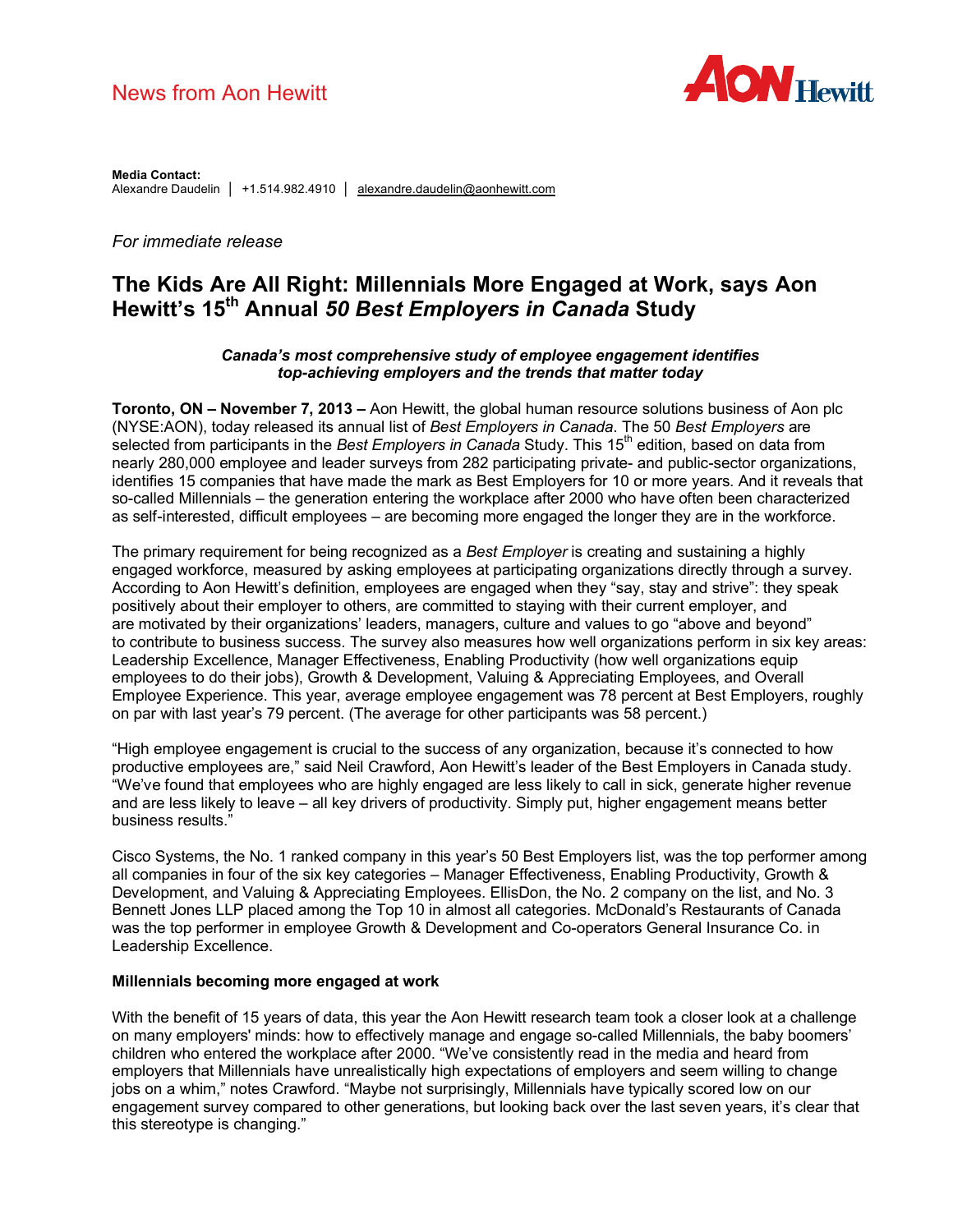

Overall, Millennial engagement in this year's study stood at 69 percent – up from 63 percent in 2007. And several specific measures suggest why that number has risen. Among them, 77% of Millennials agreed with the statement "My job is a good fit for my abilities and experience" – up 32 percentage points from 2007. More than 70% said that senior leaders make them feel positive about the future of their organization (71% versus 57% seven years ago), and three in four (75%) said that managers recognized their efforts and results, compared with only 63% seven years ago.

The study also suggests that the long-held assumption that part-time Millennials are less engaged than their full-time counterparts "is simply not true," said Crawford. Full-time Millennials had an average engagement score of 70%; part-timers' score was 69%.

"What these results suggest is that after more experience in the workforce, and living through a global economic crisis and ensuing recession, Millennials' attitudes and expectations towards their employers have become more realistic," added Crawford. "We also see evidence that Canadian employers are figuring out more effective ways to engage Millennials through clear and positive communication, effective recognition practices and sound management."

#### **The Perennial 15**

This year's study also identified 15 organizations that have made the ranks of the 50 Best Employers in Canada for 10 or more of the ranking's 15 years. Those companies are:

- · PCL Constructors Inc. (Edmonton, AB) 14 years
- Delta Hotels and Resorts (Toronto, ON) 14 years
- · Chubb Insurance Company of Canada (Toronto, ON) 14 years
- EllisDon Corp. (Mississauga, ON) 13 years
- · Flight Centre (Vancouver, BC)– 13 years
- · Bennett Jones LLP (Calgary, AB) 13 years
- Edward Jones (Mississauga, ON) 12 years
- · Keg Restaurants Ltd. (Richmond, BC) 12 years
- · McDonald's Restaurants of Canada Ltd. (Toronto, ON) 12 years
- Starwood Hotels & Resorts Canada (Toronto, ON) 12 years
- · Co-operators General Insurance Company (Guelph, ON) 11 years
- Farm Credit Canada (Regina, SK) 11 years
- · JTI-Macdonald Corp. (Mississauga, ON) 11 years
- · Federal Express Canada (Mississauga, ON) 10 years
- G&K Services Canada Inc. (Mississauga, ON) 10 years

"To consistently engage employees at a very high level is a remarkable achievement," said Crawford. "For anyone looking to work at a *Best Employer* – or for any organization looking for best practices in the workplace – these are organizations are worth paying attention to."

#### **About the Aon Hewitt** *Best Employers in Canada* **Study**

This year marks the 15th anniversary of our national study. There were 282 Canadian employers surveyed this year representing a total employee population of approximately 580,000. This study helps organizations accurately assess engagement and drivers of engagement, and identifies strategies to drive engagement higher with more insight and impact. Participants have access to the largest Canadian database of employee opinion to benchmark their results within their industry or sector and against *Best Employers*.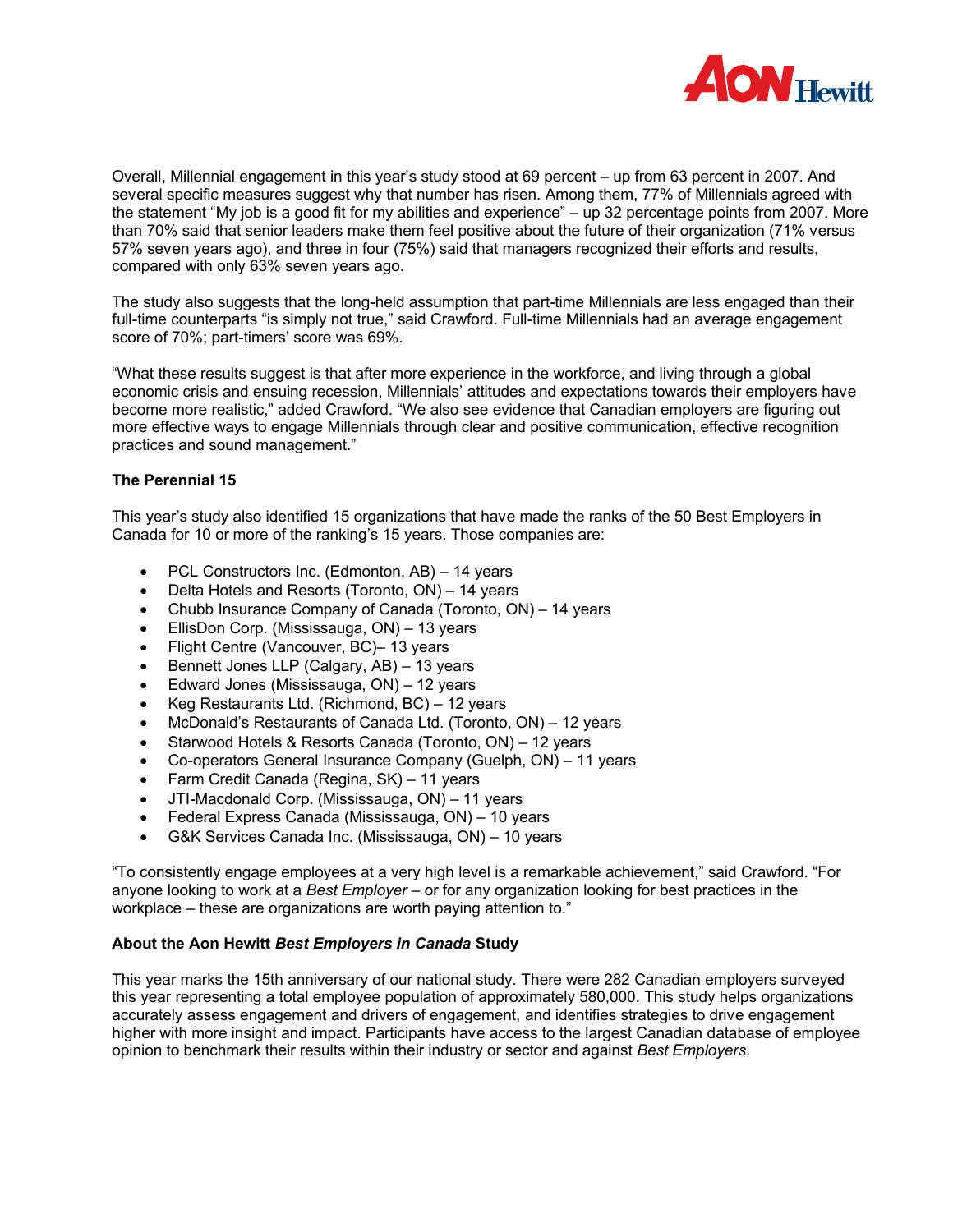

# **Aon Hewitt's 2014 List of the** *Best Employers in Canada*

The following 50 *Best Employers in Canada* list will appear in the November 18 issue of Maclean's magazine (on sale starting November 7) and in the November 20 edition of La Presse.

| Ranking                 | 50 Best Employers in Canada - 2014                       | Ranking | 50 Best Employers in Canada - 2014                              |
|-------------------------|----------------------------------------------------------|---------|-----------------------------------------------------------------|
| $\mathbf{1}$            | <b>Cisco Systems</b><br>Toronto (ON)                     | 26      | Co-operators General Insurance Company<br>Guelph (ON)           |
|                         | EllisDon Corporation                                     |         | SAP Canada Inc.                                                 |
| $\mathbf{2}$            | Mississauga (ON)                                         | 27      | Toronto (ON)                                                    |
| $\overline{\mathbf{3}}$ | <b>Bennett Jones LLP</b><br>Calgary (AB)                 | 28      | Delta Hotels and Resorts<br>Toronto (ON)                        |
| 4                       | Marriott Hotels of Canada Itd.                           | 29      | <b>TD Bank Group</b>                                            |
|                         | Mississauga (ON)<br><b>Birchwood Automotive Group</b>    |         | Toronto (ON)<br>Gowling Lafleur Henderson LLP                   |
| $5\phantom{1}$          | Winnipeg (MB)                                            | 30      | Toronto (ON)                                                    |
| 6                       | LoyaltyOne Inc<br>Toronto (ON)                           | 31      | Vancity Credit Union<br>Vancouver (BC)                          |
|                         | <b>Edward Jones</b>                                      |         | Canadian Western Bank                                           |
| $\overline{7}$          | Mississauga (ON)                                         | 32      | Edmonton (AB)                                                   |
| 8                       | <b>PCL Constructors Inc.</b><br>Edmonton (AB)            | 33      | <b>OMERS</b><br>Toronto (ON)                                    |
|                         | JTI-Macdonald Corp.                                      |         | La Capitale Groupe financier                                    |
| 9                       | Mississauga (ON)                                         | 34      | Quebec (QC)                                                     |
| 10                      | McDonald's Restaurants of Canada Limited<br>Toronto (ON) | 35      | Hatch<br>Mississauga (ON)                                       |
|                         | Chubb Insurance Company of Canada                        |         | Earls Holdings Ltd.                                             |
| 11                      | Toronto (ON)                                             | 36      | North Vancouver (BC)                                            |
| 12                      | Allstate Insurance Company of Canada<br>Markham (ON)     | 37      | <b>Westminster Savings Credit Union</b><br>New Westminster (BC) |
| 13                      | Federal Express Canada Ltd<br>Mississauga (ON)           | 38      | Aecon Group Inc.<br>Toronto (ON)                                |
|                         | Farm Credit Canada                                       |         | G&K Services Canada Inc.                                        |
| 14                      | Regina (SK)                                              | 39      | Mississauga (ON)                                                |
| 15                      | Conexus<br>Regina (SK)                                   | 40      | Geo. A. Kelson Company Ltd.<br>Sharon (ON)                      |
|                         | Keg Restaurants Ltd.                                     |         | Concept                                                         |
| 16                      | Richmond (BC)                                            | 41      | Calgary (AB)                                                    |
|                         | Novotel Canada                                           |         | <b>MNP LLP</b>                                                  |
| 17                      | Ville Saint-Laurent (QC)<br><b>Flight Centre</b>         | 42      | Calgary (AB)<br>Canadian Apartment Properties REIT              |
| 18                      | Vancouver (BC)                                           | 43      | Toronto (ON)                                                    |
|                         | Starwood Hotels & Resorts Canada                         |         | Cintas Canada Ltd.                                              |
| 19                      | Toronto (ON)<br><b>Stikeman Elliott LLP</b>              | 44      | Mississauga (ON)<br>Cossette Communication Inc.                 |
| 20                      | Toronto (ON)                                             | 45      | Quebec (QC)                                                     |
| 21                      | <b>Clark Builders</b>                                    | 46      | Gibson Energy Inc.                                              |
|                         | Edmonton (AB)<br>Davis Automotive Group                  |         | Calgary (AB)<br><b>Sifton Properties Limited</b>                |
| 22                      | Lethbridge (AB)                                          | 47      | London (ON)                                                     |
| 23                      | Purdy's Chocolatier<br>Vancouver (BC)                    | 48      | Nationale Bank<br>Montreal (QC)                                 |
|                         | <b>LUSH Fresh Handmade Cosmetics</b>                     |         | <b>Island Savings</b>                                           |
| 24                      | Vancouver (BC)                                           | 49      | Duncan (BC)                                                     |
| 25                      | <b>ATB Financial</b><br>Edmonton (AB)                    | 50      | <b>BBA INC</b><br>Mont-Saint-Hilaire (QC)                       |

To learn more about the Best Employers studies and register online to participate, please visit the Best Employers Web site at www.bestemployerscanada.com